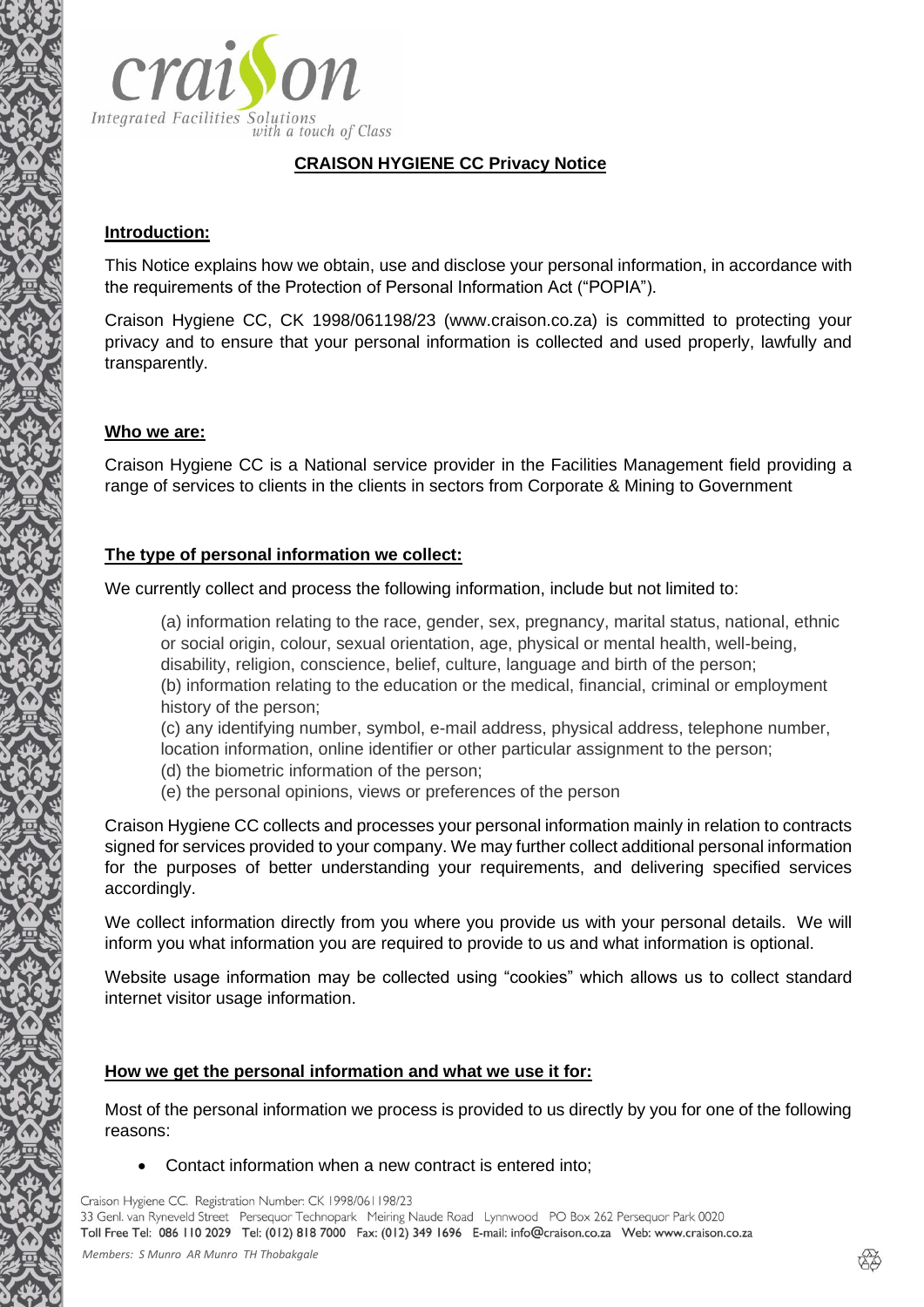

- To confirm and verify your identity or to verify that you are an authorised user for security purposes;
- For the detection and prevention of fraud, crime, money laundering or other malpractice;
- To conduct market or customer satisfaction research
- For audit and record keeping purposes;
- In connection with legal proceedings.

We also receive personal information indirectly, from the following sources in the following scenarios:

We may receive personal information from our service providers who are involved in the delivery of products or services to you. We have agreements in place to ensure that third party service providers comply with the privacy requirements as required by the Protection of Personal Information Act.

We use the information that you have given us in order to:

- We will use your personal information only for the purposes for which it was collected and agreed with you. In addition, where necessary your information may be retained for optimisation purposes, enabling us to provide you with an enhanced service experience from Craison Hygiene CC.
- Accounting/invoicing purposes

We may share this information with:

- We may disclose your personal information to our service providers who are involved in the delivery of products or services to you. We have agreements in place to ensure that these third party service providers comply with the privacy requirements as required by the Protection of Personal Information Act.
- We may also disclose your information for legal purposes
- Where we have a duty or a right to disclose in terms of law or industry codes;
- Where we believe it is necessary to protect our rights.

# **Collection of Information by "Cookies"**

You are aware that information and data is automatically collected through the standard operation of the Internet servers and through the use of "cookies." "Cookies" are small text files a Website can use to recognise repeat users, facilitate the user's ongoing access to and use of the Website and allow a Website to track usage behaviour and compile aggregate data that will allow content improvements and targeted advertising. Cookies are not programs that come onto your system and damage files. Generally, cookies work by assigning a unique number to you that has no meaning outside the assigning site. If you do not want information collected through the use of cookies, there is a simple procedure in most browsers that allows you to deny or accept the cookie feature; however, you should note that cookies may be necessary to provide you with certain features (e.g., customized delivery of information) available on our Website.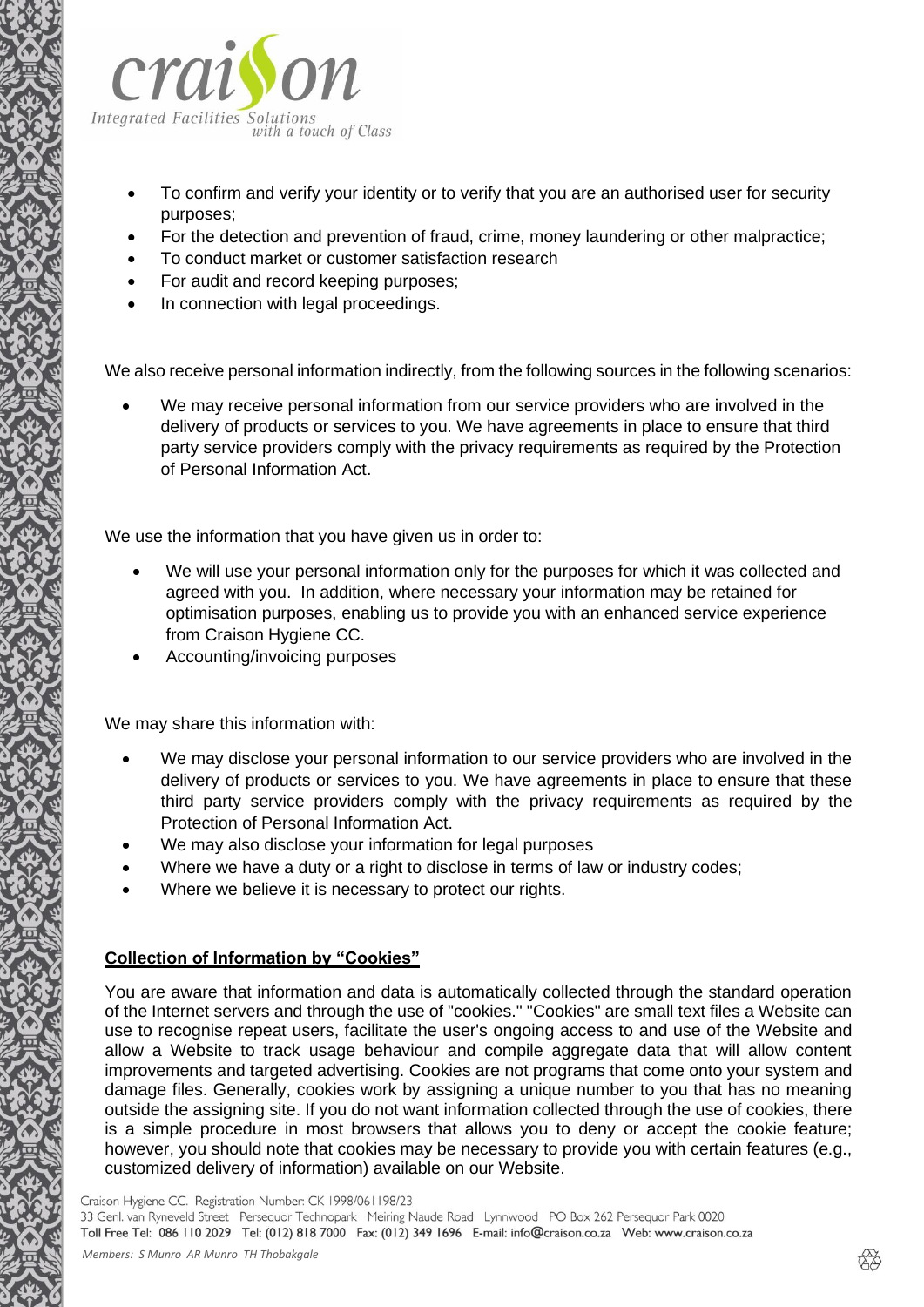

#### **When will we process your personal information:**

In terms of the Protection of Personal Information Act (POPIA), the justification ground which we base our processing on consist out of the following:

- The data subject or a competent person where the data subject is a child **consents** to the processing. Kindly note that you have the right to withdraw your consent;
- The processing is **necessary** to carry out actions for the conclusion or performance of a contract to which the data subject is a party;
- The processing complies with an **obligation** imposed by law on the business;
- The processing protects a **legitimate** interest of the data subject;
- The processing is necessary for the proper performance of a **public law** duty by the business;
- Or
- The processing is necessary for pursuing the legitimate **interests** of the business or of a third party to whom the information is supplied.

## **How we store your personal information:**

Your information is securely stored: We are legally obliged to provide adequate protection for the personal information we hold and to stop unauthorized access and use of personal information. We will, on an on-going basis, continue to review our security controls and related processes to ensure that your personal information remains secure.

*Hard Copy*: all current information is stored in locked offices. Archived documentation is stored and managed through as a third party a secure storage facility making use of box storage. Sensitive information storage is done through the same third party's data vaults which provide secure access control and additional levels of security

*Electronic information* is stored on a secure Cloud server with strict access restrictions.

We keep your information as per our Data Retention Policy. We will then dispose your information as per our Data Destruction Policy.

# **Your data protection rights:**

- You are entitled to access your personal data by sending a written request to Yolanda Cloete (privacy@craison.co.za). We may charge you a fee for this service as set out in terms of Condition 8 of POPIA.
- You may also request Craison Hygiene CC to correct or supplement any of your personal data which Craison Hygiene CC will undertake as soon as practicable.
- Request the destruction of your personal data. Craison Hygiene CC will consider your request in light of any other laws or regulations prohibiting Craison Hygiene CC from destroying your personal data.

You are not required to pay any charge for exercising your rights. If you make a request, we have one month to respond to you.